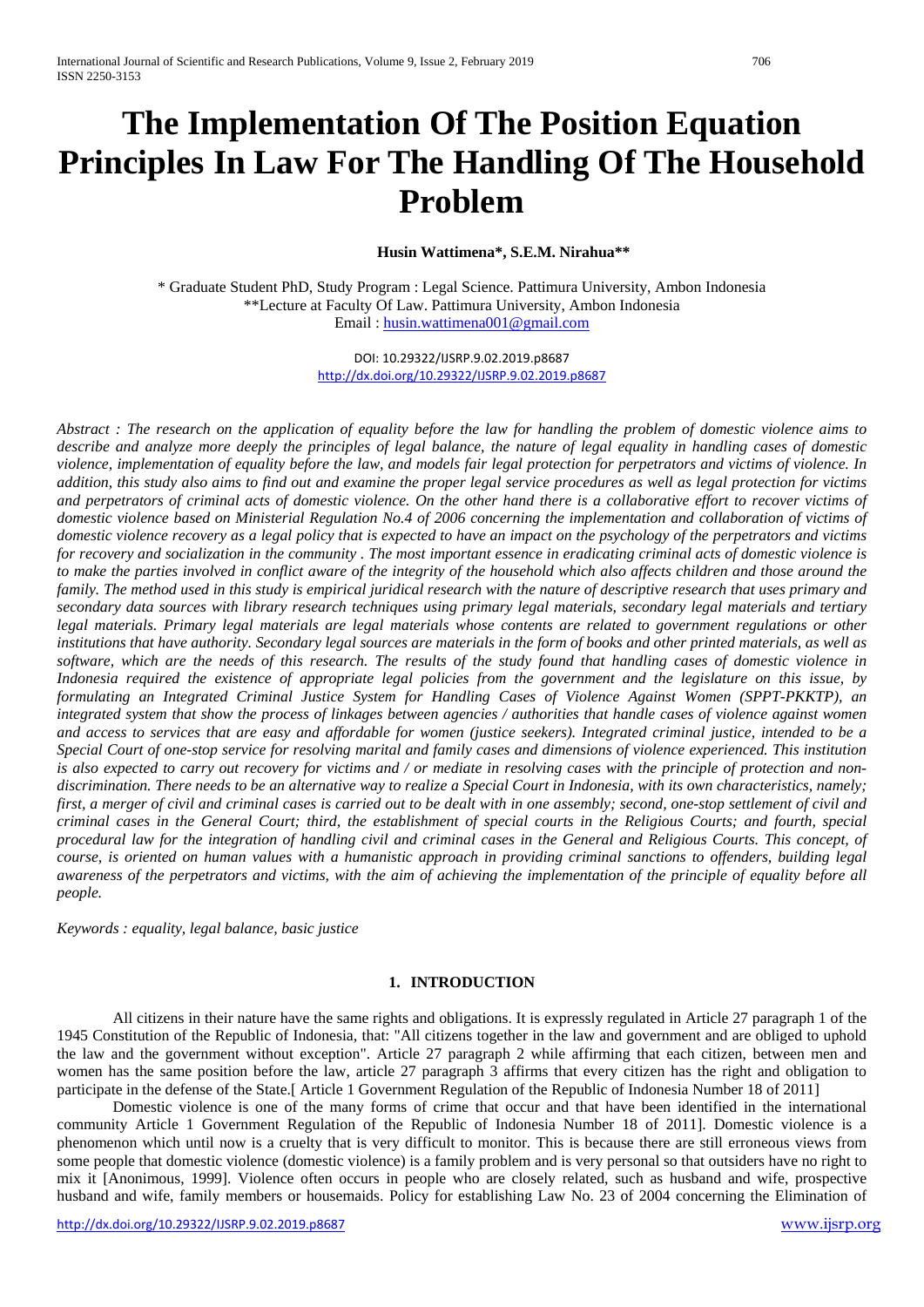Domestic Violence departs from the principle that "every citizen has the right to get a sense of security and freedom from all forms of violence," in accordance with the philosophy of Pancasila and the 1945 Constitution of the Republic of Indonesia.[Aroma Elmona Martha,2007]. This view is also based on Article 28 of the 1945 Constitution of the Republic of Indonesia Chapter X A concerning Human Rights and its amendments. Article 28 G Paragraph (1) The 1945 Constitution of 1945 stipulates that "Everyone has the right to personal, family, honor, dignity and property protection under his authority, and has the right to security and protection from the threat of fear of doing or not doing something that is a human right ".[Majelis Permusyawaratan Rakyat, Republik Indonesia, 2013]. Article 28 H paragraph (2) of the 1945 Constitution of the Republic of Indonesia stipulates that "Every person has the right to receive facilities and special treatment to obtain equal opportunities and benefits in order to achieve equality and justice".[ People's Consultative Assembly, Republic of Indonesia, 2013]

Conflicts in a household often occur not only due to physical violence, but also due to psychological factors, from a wife to a husband. Therefore, the violence that occurs in a household should not only be seen from its physical aspect, but must also be seen from its psychological aspect and also seen from the cause of the violence that occurs, then concludes the truth for a legal event and serves as the basis for our thinking. establish a person is found guilty, logically a legal event or the occurrence of a criminal act can occur because there is a reason for the cause.[Aroma Elmina Martha,2007]. For this reason, domestic violence should be seen as not the end of an act of violence and coordinated by an authentic husband with violence, but the cause must also be seen as the reason for violence against a wife. Likewise the violence that is usually carried out by a wife towards her husband is mostly physis, as stated by Arif Rohman that; Based on its shape, violence can be classified into physical, psychological, and structural violence which includes: Since the issuance of Law No. 23 of 2004 concerning the Elimination of Domestic Violence, the government has dared to take over jurisdictions which previously belonged to the domestic domain now become the public domain. So far there has been a view that acts of violence against women, wives, and children are seen as natural and that this is treated as mere domestic conflict. This view is exacerbated by the existence of myths which demean the dignity of wives, women and children, whereas the husband / father who is dominant towards family members in the household with excessive attitudes as unequal relations between women and men takes place inside household, even accepted as something that really perpetuates domestic violence. From there the PKDRT Act was born which was the implementation of Law Number 7 of 1984 concerning Ratification of the Convention concerning the Elimination of All Forms of Discrimination Against Women. Violence against women and children and forms of discrimination is a global issue as well as violations of human rights that must be resolved by the State and the wider community. The problem of violence (violence against women, gender based violence, female violence) is not only an individual problem or a national problem, but is already a global problem, because it is related to the global issue of human rights, which is interpreted as a set of rights inherent in the nature and freedom of human beings as creatures of God Almighty and is a gift that must be respected, upheld and protected by the state, law, government and everyone for the honor and protection of human dignity (Article 1 number 1 number 39 of 1999 concerning Human Rights).

At the international level, violence has been seen as a frame of crime against basic rights and freedoms and the destruction and revocation of their freedom of rights inherent in them. This is a challenge in achieving equal rights, development and peace that is recognized in the Nairobi Forward-looking Strategic for Advancement of Women, which recommends a set of actions to combat violence against women. The recommendation is borne by the Government as a legal and moral obligation to eliminate domestic violence through a combination of various serious steps. Domestic violence is a problem that has deep roots and occurs in all countries of the world. In this case, the international community has created legal standards that are effective and specifically give attention to domestic violence. Actions to beat women, for example, have been included in international and regional human rights conventions that have a binding legal nature to the state that has ratified them. The International Human Rights Documents include the Universal Declaration of Human Rights ("UDHR"), the International Covenant on Civil and Political Rights ("ICCPR"), and the International Covenant on Economic, Social and Cultural Rights ("ICESCR") which is the standard general information on Human Rights, where victims of domestic violence can sue their respective countries.

Various analyzes and exposures of the above thoughts become the world's attention to the existence of a wife / woman who is considered a victim of a husband's violent act. It is common for a country based on law. However, the law was created not solely for unilaterally intended, but requires the existence of harmony, balance in its application, the law is held for all people without discriminating on certain statuses and sexes. On the other hand, legal formulations that are enforced properly do not involve legal protection for certain types of sex, but it is appropriate for the common benefit of both, also general welfare as a common interest namely equality in legal treatment or equality before the law. In the Amendment to the 1945 Constitution, the concept of equality before the law included in Article 27 paragraph (1) which became the basis of protection for citizens to be treated equally before law and government. This means that all people are treated equally before the law. Equality before the law in the simple sense that everyone is equal before the law. Equality before the law or equality before the law is one of the most important principles in modern law. This principle is one of the joint doctrines of the Rule of Law.

Men (husbands) generally seem to be the actors who do the most violence in the household but it does not mean that domestic violence has never been carried out by women (wives) against other family members, especially against husbands. The community considers that the wife's violence against her husband in the household sphere is a natural thing where it is part of the dynamics of ordinary household life, and considers that the husband will be able to deal with and overcome it. As concrete evidence, a wife committed physical violence against her husband, as was the case with Amar Decision.[Anonomous, 2014]. Number.271/Pid.Sus-KDRT / 2015 / PT.BDG, by the West Java High Court judge Against Defendant Yeni Haryani Binti H. Harun Al Rasyid who bit the chest of witness Cecep Maulana (husband). As a result of the defendant's actions, witness Cecep Maulana suffered abrasions and bruises  $+2 \times 2$  cm in the right chest area according to the Visum Et Repertum issued by RSUD R. Syamsudin, SH, Sukabumi City Number: 445/921 / RS-RSU / 2014 dated 14 October 2014 which signed by Dr. Martin Kurniawan was the examiner with the conclusion of abrasions and bruises in the right chest area. Defendant's actions as regulated and threatened with criminal violation of Article 44 paragraph (4) of Republic of Indonesia Law No. 23 of 2004 concerning the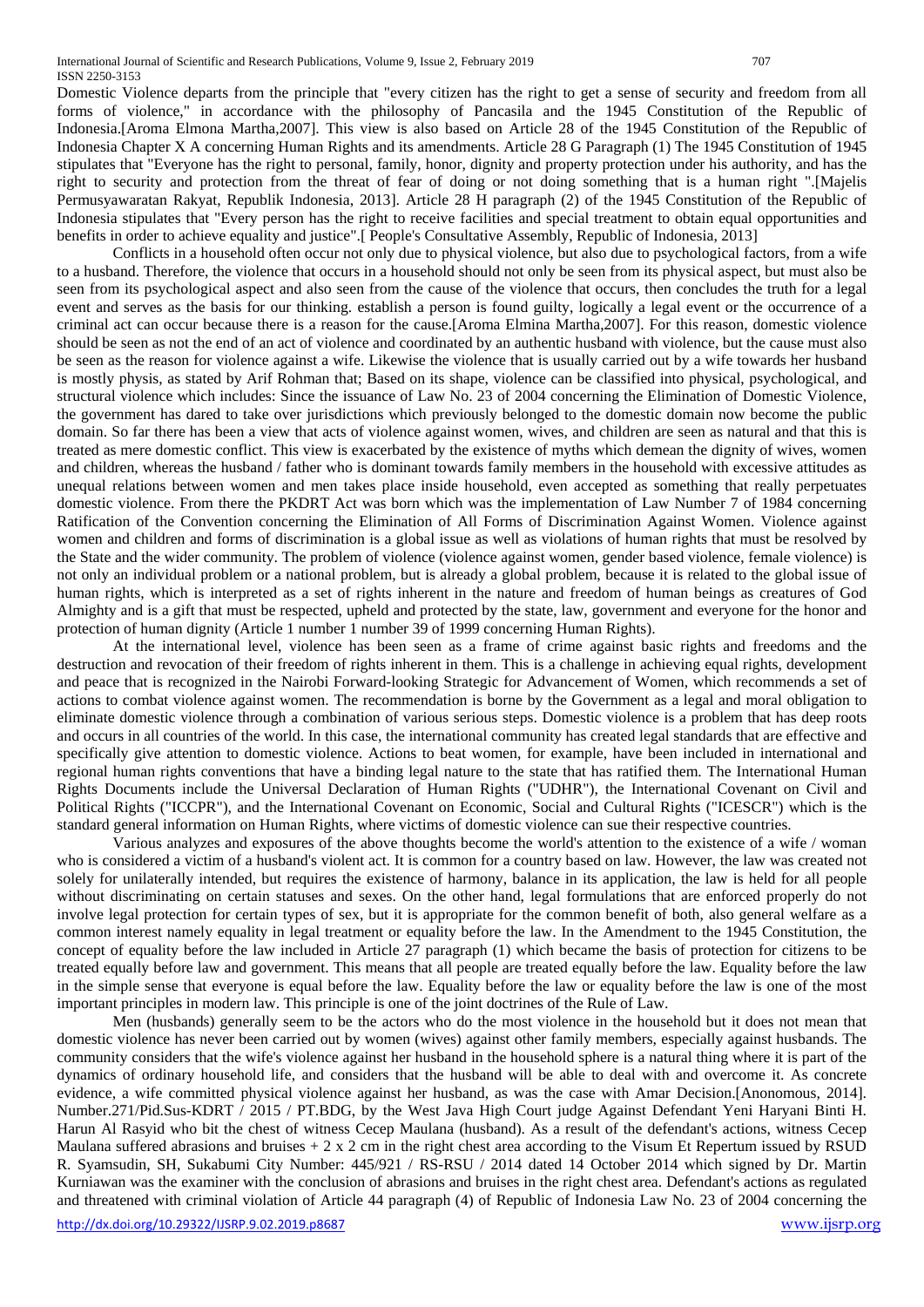Elimination of Domestic Violence; based on the demands of the Public Prosecutor No. Reg. Perk: PDM-57 / SMI / 05/2015, July 28, 2015, which basically demands that the Panel of Judges of the Garut District Court decide: (1) Declare Defendant Yeni Haryani Binti H. Harun Al Rasyid guilty of a criminal act of Domestic Violence namely violating Article 44 Paragraph (4) of the Law of the Republic of Indonesia Number 23 Year 2004 concerning the Elimination of Domestic Violence; (2) Imposing the sentence of imprisonment of YENI HARYANI Binti's defendant H. HARUN AL RASYID for 2 (two) months; So far, the Law that was formed has provided more legal protection for women (wives) who are victims of domestic violence, while often there is also discrimination of wives against husbands in terms of obtaining legal protection, because in reality husbands are also victims

The research on the application of equality before the law for handling the problem of domestic violence aims to describe and analyze more deeply the principles of legal balance, the nature of legal equality in handling cases of domestic violence, implementation of equality before the law, and models fair legal protection for perpetrators and victims of violence. In addition, this study also aims to find out and examine the proper legal service procedures as well as legal protection for victims and perpetrators of criminal acts of domestic violence.

#### **2. RESEARCH METHODS**

The method used in this study is empirical juridical research with the nature of descriptive research that uses primary and secondary data sources with library research techniques using primary legal materials, secondary legal materials and tertiary legal materials. Primary legal materials are legal materials whose contents are related to government regulations or other institutions that have authority. Secondary legal sources are materials in the form of books and other printed materials, as well as software, which are the needs of this research.

## **3. RESULTS AND DISCUSSION**

#### **1. The nature of equality before the law according to international and national legal instruments**

of domestic violence ladder carried out by a wife, as quoted by a court ruling on the case above.

The first international instrument that mentions equality of rights between men and women is the Charter of the United Nations (UN). In the preambule it was stated that the United Nations was determined to strengthen trust in human rights, human dignity, equality between men and women. On December 10, 1948 the United Nations General Assembly adopted resolution 217A fnl on the Universal Declaration of Human Rights (UOHR). The UDHR is recognized as the basis for the exercise of rights and principles regarding equality. security, integrity and dignity of all human persons without discrimination. but violations of women's rights have never diminished. On December 18, 1979, the United Nations adopted the Convention on the Elimination of All Forms of Discrimination against Women (CEDAW Convention on the Elimination of Forms Discrimination). CEDAW is one of the instruments of international law that aims to protect women's human rights, which in fact is not guaranteed the rights of humanity. CEDAW is designed to combat all forms of discrimination against women that continue throughout the lives of women. CEDAW emphasizes equality and justice between men and women, namely equal rights and opportunities and equal treatment in all fields and all activities. The main principle of CEDAW is substantive equality, non-discrimination and state obligations, which is a framework for formulating strategies to advance women's rights. Indonesia has ratified CEDAW through Law No. 7 of 1984, so that it is bound by the obligation to implement and make CEDAW a national regulation. Various legal and policy instruments to ensure equality and justice for women and men are already owned by Indonesia, but in reality the implementation of CEDAW's basic principles in Indonesia is not optimal, moreover the culture is still very patriarchal so that issues of violence and discrimination against women continue to occur. The level of gender based violence tends to increase every year. This is because Indonesia does not have sufficient legal products to ensnare the perpetrators. The law gives rights to victims of domestic violence to obtain: a). protection from the family, police, prosecutors, courts, lawyers, social institutions, or other parties both temporarily and based on the stipulation of court protection orders; b). Health services according to medical needs; c) special handling relating to the confidentiality of the victim; d). assistance by social workers and legal assistance at each level of the inspection process in accordance with the provisions of legislation; dane). spiritual guidance service. Law Number 23 of 2004 concerning the Elimination of Domestic Violence also regulates temporary protection, namely protection provided directly by the police and / or social institutions or other parties, before the issuance of the stipulation of court protection orders [Republic of Indonesia, Law Number 23 Year 2004].

The establishment of Law No.23 of 2004 concerning Domestic Violence, which contains criminalization of acts of violence against women and children, is an effort that has been pioneered for a long time to realize a comfortable and happy social environment, free from violence. Idealism is certainly not something that is excessive in the midst of 21st century life that has been very advanced, felt as an oddity in which the environment that should be able to give a feeling of fully humanized turned out to be an environment filled with violence. It also sits in law enforcement institutions as part of the community. Law is very closely related to the culture in which the law is located, if the law has been made, then various problems in the community regarding what is regulated in the law, can be overcome or even considered completed. They highly uphold the value of objectivity and neutrality in the law, believing that objective and neutral law will provide justice for every citizen. Law is interpreted as limited to the Acts made by the State. State law is an entity that clearly limits, superior position.

Frederich von Savigny cannot accept the truth of the notion of the enactment of positive law which was once established in force all the time and place. According to Savigny, the community is an organizational unit that has a common unity of belief, which he calls the soul of the people or the soul of the nation or volksgeist, which is the same understanding and belief in something. So according to this flow, the source of law is the soul of the community and its contents are rules about people's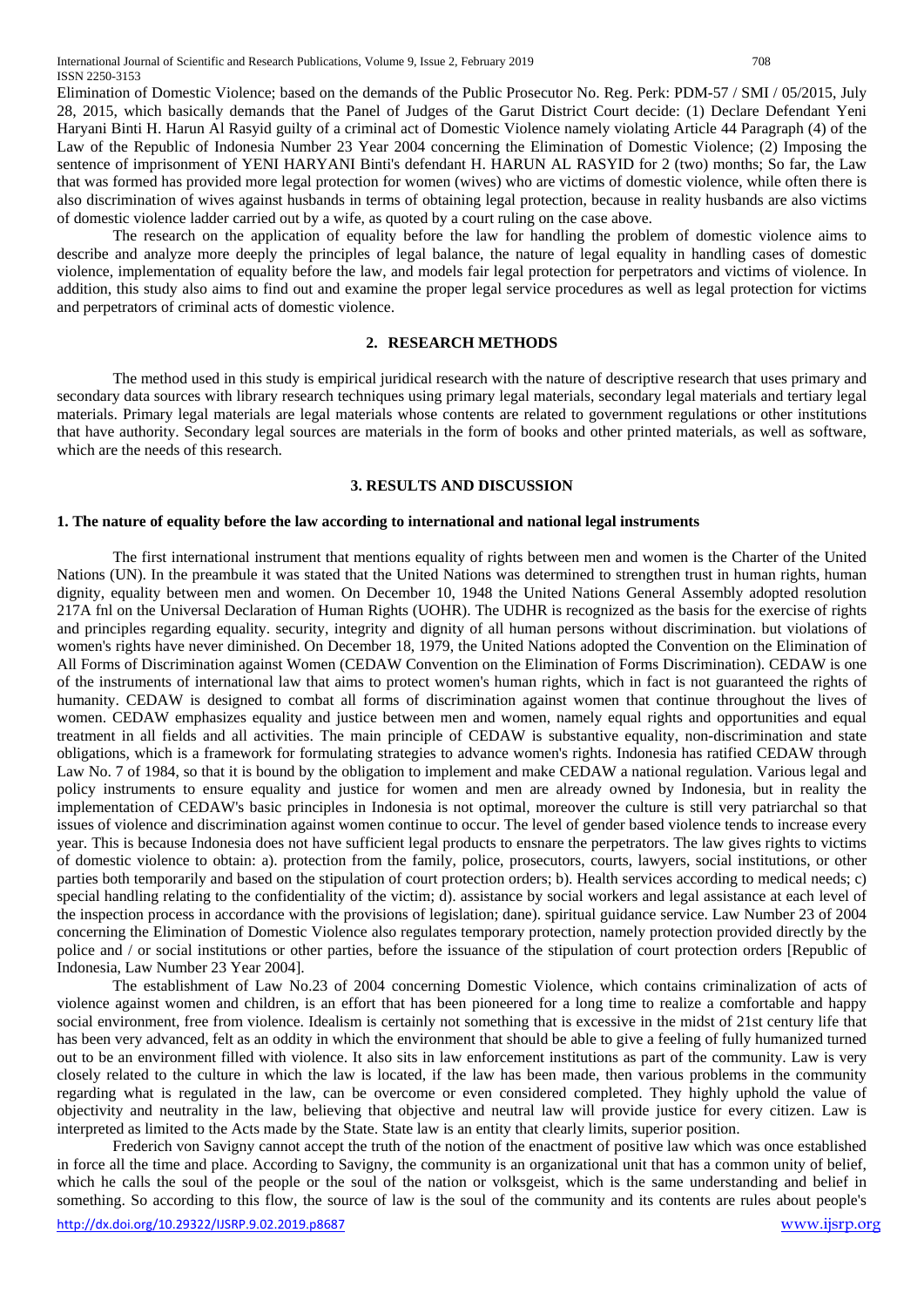habits of life. Law cannot be formed but grows and develops along with people's lives. The law was formed only to regulate public relations with the will of the people through the state, that with the stipulation of various acts as criminal acts (categorized as complaint offenses) in the PKDRT Act, conceptually, complaints of offenses are offenses or criminal acts whose prosecution is the court depends on the initiative of the victims. Consider whether the new event experienced will be reported to the authorities to request a settlement according to the provisions of criminal law. Qualifying an act that is prohibited and threatened by criminal acts as an offense, this provision indicates the establishment of lawmakers in Indonesia, the protected interest is more personal than the public.

The logical consequence of the formulation of acts of domestic violence as an offense in the complaint in the PKDRT Law, makes law enforcement officials only be passive, and do not have the authority to intervene or intervene in the affairs of citizens, which is legally stated as domestic problems, and enforcement of the provisions in this Act depends more on the independence of each person who is the target of legal protection from this law. With such conditions, it is seen in terms of legal sociology, the chance of success in law enforcement based on this law is very difficult to achieve optimally.

Referring to Friedman's system theory, that the factor of difficulties in law enforcement is actually derived from its own component of legal substance, the cultural value contained in society is related to that household life. With the formulation of criminal acts of domestic violence with all the complexity of the problem as a criminal offense, making the actions that lead to criminal prosecution of the perpetrators will lead to the emergence of counter-productive impacts on the basic objectives of establishing the PKDRT Law itself.

The problem lies not only in the scarcity of the rule of law, but also the view of the community that domestic violence is a disgrace or a very personal matter that encompasses the perspective of law enforcers, whose practical perspective is very patriarchal. Sensitivity to domestic violence issues including gender sensitivity to the victim has not been lived out proportionally, so that the victim's hopes become vanished and must bear considerable disappointment when the reported cases do not get legal certainty in the process, only because law enforcement officials believe that domestic violence is not a public problem but as a family internal problem. Law No.23 of 2004 concerning the Elimination of Domestic Violence (PKDRT Law), which is expected to be used as an adequate legal tool, to regulate prevention, protection of victims, and prosecution of perpetrators of domestic violence, in the hope of maintaining integrity and harmony family. Thus, the issue of domestic violence is no longer something that is considered private but has become a public issue, in which the handling is expected to be carried out proportionally as an effort to protect victims and perpetrators. This protection has also been guaranteed in our constitution, namely, the 1945 Constitution of the Republic of Indonesia.

## **2. Human Rights Act**

In third world countries, including Indonesia, culture and ideology are still very thick and coloring various aspects of life and the structure of society and creating gender inequalities. Culture and ideology are not one thing that descends from the sky, but is formed by humans and socialized from one generation to the next. Cultural value is a mental factor that determines one's actions or society. In our culture, patriarchal culture is still very thick. In social, political, economic, and moreover in culture, the conditions of inequality, asymmetry and subordination towards women are very clear. In conditions like that is the process of marginalization of women, in turn women lose autonomy over themselves. Exploitation and violence occur against women or vice versa against husbands, both in domestic and public areas. In such situations, differences, discrimination and gender inequality thrive. This is ironic because formally, in the Constitution of NRI, the rights of men and women are not differentiated (equal), but at the empirical level it is very different. For traditional society, patriarchy is seen as something that does not need to be disputed, because it is always associated with undisputed nature and power. The belief that God has established differences in men and women, the differences in human life are also governed by these differences. Religious factors have also been used to strengthen the position of men. Biological determinase has also strengthened this view, because biologically women and men are different, social functions in society are created differently. Education, which is a very important process for one's reasoning, is also very patriarchal. A family usually gives more priority to boys because he is the successor of the family while girls will move and enter into other families. Education in the family also socializes that the father is central, so that he will unconsciously play down the role of women in the family. Girls are rarely involved in family policy discussions so that socialization of such norms will have an impact on the formation of criminal acts of domestic violence, especially acts of violence against wives in the family, generally occurring because many people still believe and are dominated by patriarchal culture.

Literally patriarchy means a system that places a father (male) as the ruler of the family. This term is then used to explain to a society where men have power over women and children, this can mean that men are superior and women are inferior so men can be justified in controlling and controlling women and their position . The embodiment of patriarchy as a system of cultural values is promoted in various institutions of community life, both in the fields of economy, politics and in family institutions. According to Kate Minet in her book Sexual Politics, as quoted by Suparno, patriarchy initially developed and developed well in family life where basically the family is a major part of the structure of community power which directly or indirectly contributes to preserving patriarchal power. Based on a number of opinions stated above, according to the author in certain contexts or domains domestic violence can be said to violate human rights (HAM) and include crimes against human dignity and forms of discrimination that must be removed, even though in traditional societies that are indeed with their culture places the position of women under men (unbalanced / subordinate), such conditions are not said to be human rights violations. Basically in the context of fellow human beings, Allah SWT has placed the position of women as equal to men, the only difference being their devotion. In the context of male households it is indeed a priest according to Islamic role models. However, it does not mean that men want to treat women as they wish.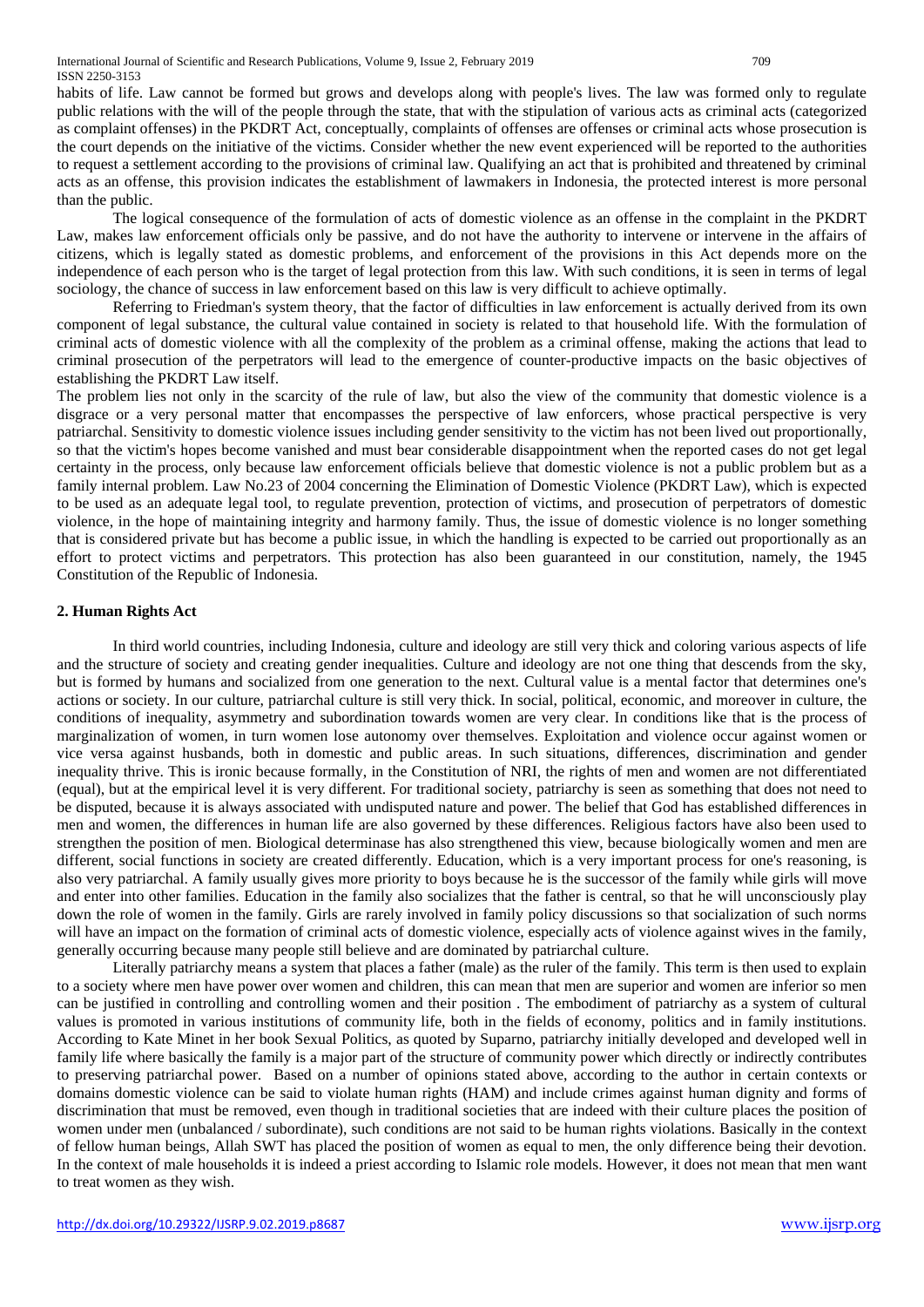## **3. The concept of criminal acts and crimes against domestic violence**

The term criminal act is a translation of the structure of a crime, in the Criminal Code (KUHP) there is no explanation of what is meant by the structure of the law itself. Usually the crime is synonymous with delik, which comes from the Latin word delictum. "Delik is an act that can be subject to punishment because it is a violation of the law (criminal act)."[Sudarsono,2007]. Also uses the term criminal event or criminal act or criminal act.[Amir Ilyas,2012]. Based on the existing formula, delik (strafbaar feit) contains several elements, namely: a). A human act; b). The act is prohibited and threatened with punishment under the Law; c). This action is carried out by someone who can be justified. The action intended here is a mistake made by someone in the sense of law against the law including: a) Deliberately, According to Van Hattum, opzet (intentionally) in the language of science only means oogmerk (intent), in the sense of purpose and will according to the term Law, opxettelijk (intentionally) replaced with winens en wetens (wants and knows) [Andi Hamzah,1994]. Traditionally known as three types intentionally: 1) intentionally as a mean (opzet alsoogmerk) 2). Deliberately with an awareness of certainty (opzet met bewutheid van zekerheid of nood zakelijkheid) 3). Intentionally with awareness is very likely to occur (opzetmet waarschijnlijkheids bewustzijn) b), Negligence (culpa), the Act does not give a definition of negligence, only an explanation memory say that negligence (culpa) lies between intentional and accidental.

In the memory of the answer, the Government said that whoever commits a crime intentionally means using one of his abilities while who is due to his wrongdoing (culpa) means not using the ability he must use. Van Hamel divided the culpas into two types: 1). You don't need to look ahead. 2). Less caution is necessary. c) Errors and Criminal Liability, In the sense of criminal law can be called the characteristics or elements of error in the broadest sense, namely: 1) Maker can be accounted for. 2). There is a psychological connection between the creator and the act, namely the existence of intentional or error in the sense of narrow (culpa). 3). There is no basis for the elimination of criminal acts which can be accounted for by an act to the maker [Andi Hamzah,1994].

An offense to recognize Formil and Material Delicts, an act is considered a criminal offense if there are elements of criminal offenses consisting of 1) Subjective Element: that is, a criminal act exists because: 1) There is intentional or accidental ( dolus or culpa). 2) there is an experiment or poging as referred to in Article 53 paragraph 1 of the Criminal Code, 3) Types of intent or oogmerk such as those found for example in crimes of theft, fraud, extortion, forgery, etc. 4) Plan ahead or voorbedachte raad as for example those contained in the crime of murder according to Article 340 of the Criminal Code. 5) Feelings of fear or vress such as among others are contained in the formulation of criminal acts according to Article 308 of the Criminal Code. 2) Objective Elements; Objective elements consist of 1) Elements that are outside the actor. 2) Elements that have to do with the situation, namely in circumstances where the actions of the perpetrator must be carried out. The objective elements of a criminal act are: a) The nature of violating the law or wederrechtelijkheid. b) Quality of the offender, for example "the state of a civil servant" in a position crime according to Article 415 of the Criminal Code or "the condition as a board of commissioners of a limited liability company" in crime according to Article 398 of the Criminal Code, c) Causality, namely the relationship between something action as a cause with something reality as a result [Lamintang,1996].

According to the type grouped into two major groups, namely crime and violation groups, but there is no explanation of what is called crime and violations. the crime is offenses that violate legal interests and also endanger them concretely and the violation is a wets delict or an offense that only harmes absrtacto [Andi Hamzah,1994].

Regarding the type of criminal, there is no fundamental difference between crime and violation. Only violations are never threatened with imprisonment. In the criminal law, there are formal delic materials. Formal offense is a criminal act that is formulated in such a way as to give the meaning that the core of the formulated prohibition is to commit a certain act. In formal offenses, referred to only as a certain act as can be convicted for example Article 160, 209, 242, 263, 362 of the Criminal Code. On the contrary, in material offenses, it is stated that there are certain consequences with or without mentioning certain actions. Therefore, those who cause prohibited consequences are accounted for and punished [Andi Hamzah,1994].

Delik Dolus and Delik Culpa Delik Dolus are delicts that contain intentional elements. The delic culpa in the formula contains the element of neglect. Delik Commissionis and Delik Omissionis Delik Commissionis are offenses committed by deeds. This can be in the form of offenses formulated materially or formally. Here people do active actions by violating prohibitions. Student release is done by leaving or ignoring. Differentiated between pure and impure omission. Pure omission is to let something be ordered. This is always about formally formulated offenses, for example Article 164, 224, 522, 511 KUHP. Delik Omisi which is not pure called delicto commissionis per Omissionem. This offense occurs if the law does not require an effect (which consequently can be caused by an abandonment. For example Article 338 of the Criminal Code which is done by not feeding. Article 194 of the Criminal Code by way of not attracting a Wissel train [Andi Hamzah,1994].

Ordinary Delik and Delik (Not Complaint), Complaints Delict (klachtdelict) is a criminal act that can be carried out by criminal prosecution if there is a complaint by the right to file a complaint, namely the victim or his representative, or certain family in certain matters or people who given special authorization for complaints by the rightful person. Ordinary offenses (not complaints) are criminal acts whose prosecution of perpetrators is not required for complaints from those entitled. Seeing the explanation above, criminal acts of domestic violence can be categorized as complaint offenses, Delik complaints are offenses that can only be prosecuted, if they are complained by people who feel harmed. The complaint is personal / private, which has a condition, namely that there must be a complaint from the aggrieved party. In addition, what is meant by complaint offense is a limitation on the initiative of the prosecutor to prosecute. The presence or absence of claims against this offense depends on the approval of the injured / victim / person determined by law. This Delik talks about the interests of the victim.

Complaint complaints consist of: 1). Absolute complaint (absolute klacht delict), is an offense that is prosecuted if there is a complaint from the aggrieved party. And the nature of the complaint is only the act or the crime. In this case the deed and the person who commits the act are considered to be one entity which continues to lead to the crime committed. Therefore the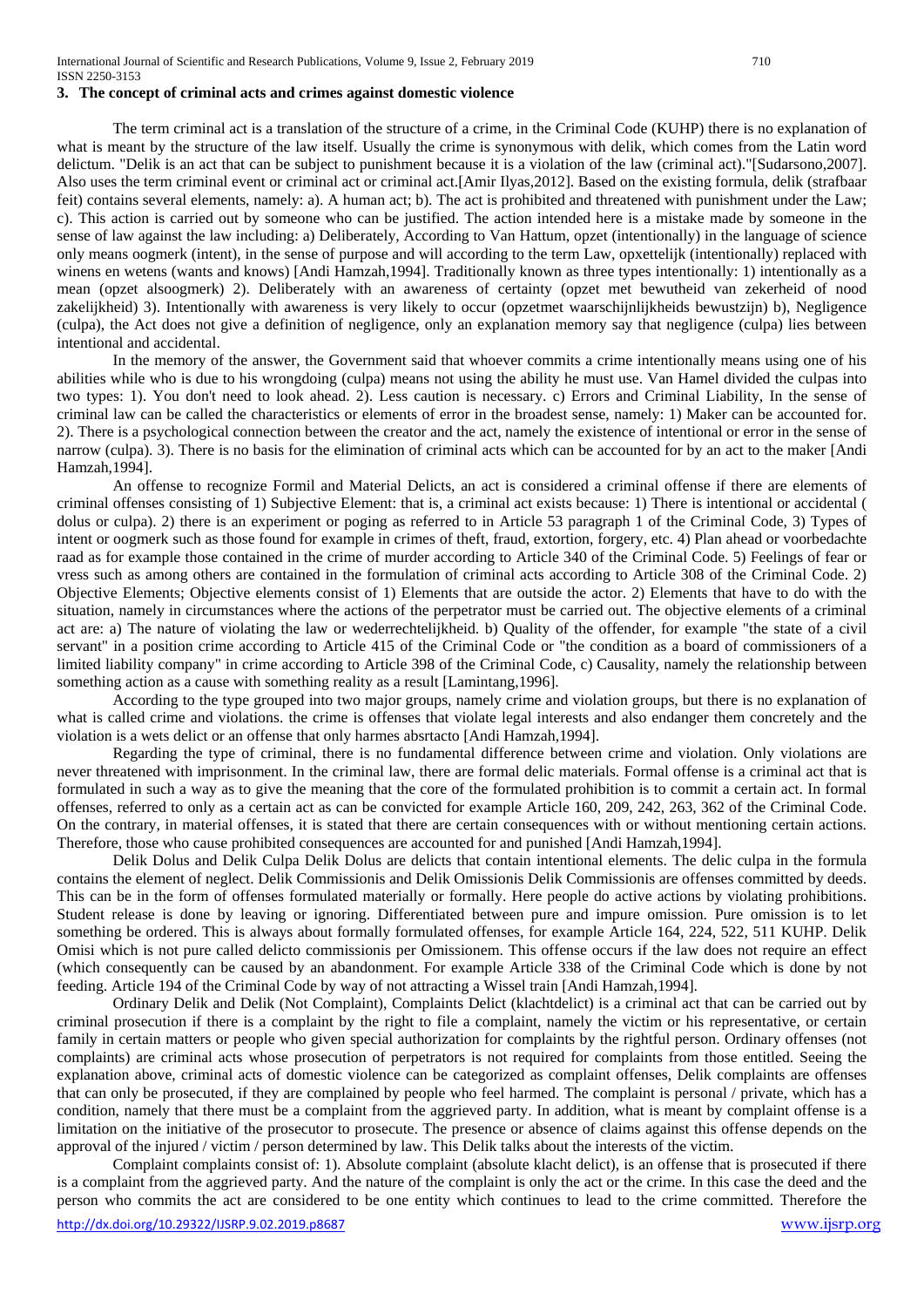absolute complaint offense has legal consequences in the matter of prosecution should not be separated / onsplitbaar. Example: A and B are husband and wife. B commits adultery with C and D. And A only complains that B has committed an act of adultery. However, because it cannot be separated / onsplitbaar then not only B is considered as the perpetrator, but every person involved in an act or crime concerned, namely C and D automatically (according to the results of the investigation) must also be complained by A. At least adultery offenses are not can only be submitted to the dader / mededader, but it must be both and other parties involved.

The absolute complaint offense contained in the Criminal Code is: Article 284 of the Criminal Code, about adultery, Article 287 of the Criminal Code, having intercourse with a woman under fifteen years of age or not yet married, Article 293-294 of the Criminal Code, about obscene acts, Article 310-319 of the Criminal Code (except article 316), concerning insult, Article 320-321 of the Criminal Code, insulting people who have died, Article 322-323 of the Criminal Code, acts of secrecy, Article 332 of the Criminal Code, escaping women, Article 335 paragraph (1 ) point 2, concerning threats to individual freedom, and Article 485 of the Criminal Code, concerning press offenses. 2). Relatieve klacht delict, which is an offense that initially is an ordinary offense, but because there is a special relationship / family that is very close between the victim and the perpetrator or the helper of the perpetrator of the crime, then his character becomes delict complaint or can only be prosecuted if reported by the victim.

In this offense, only the person complained, so that the person sued was limited to the person who was complained even though some other people were involved in the case. And so that other people can be sued too, there must be a complaint again. Delict complaints are relatively splits. Example: A is a parent. B is his child. And C is his niece. B and C work together to steal money in cupboard A. In this case if A only complies with C then only C is sued, while B is not. From the above case it can be seen that the relative complaint of offense seems to be able to choose who to complain to the police. A because of parents from B, so he did not want his son B to be sentenced to criminal penalties, he only chose C to complain, because C was not his child. But if we compare this with the example of an absolute complaint offense, in the case of adultery, even though the A is only annoyed with one of the adulterers, he cannot just complain about that person, because whatever the consequences, the other parties involved are also considered perpetrators .

The relative complaint offense contained in the Criminal Code which is included in the Relative Complaints Delegation, as follows: Article 367 paragraph (2) of the Criminal Code, about family theft, Article 370 of the Criminal Code, about extortion and family threats, Article 376 of the Criminal Code, about embezzlement in the family , Article 394 of the Criminal Code, concerning family fraud, Article 411 of the Criminal Code, concerning damage to goods in the family. Provisions in the Criminal Code in the Criminal Code, regarding complaints offenses are regulated in articles 72-75 of the Criminal Code. And the things set out in this Criminal Code are, as follows: 1). Regarding who has the right to make a complaint against the injured party / victim who is under the age of sixteen and not yet mature.2). Regarding who has the right to make a complaint, if the injured party / victim has died. 3). Determination of time in filing complaint complaints. 4). Whether or not a complaint can be withdrawn.

The issuance of the PKDRT Law which is an offense of complaint means limiting other people to participate in handling it, even though the purpose of this bill requires the existence of "criminal balance" with the aim of maintaining the integrity of the household. As an offense for complaints, criminal sanctions are the last resort (ultimum remedium); if there is peace, the case will be revoked and the family's integrity will be maintained. Criminal law in Indonesia adheres to the principle of delic aduan (klachtdelict) is a criminal offense that can be carried out by criminal prosecution if there is a complaint by the right to file a complaint, namely the victim or his representative, or a certain family in certain cases or people who are specifically authorized to complaint by the person entitled to file a complaint. Seeing the nature of the complaint offense itself, it shows that there is a weakness in resolving criminal acts of domestic violence in Indonesia, because it indicates that it does not provide enough space for parties or husband and wife and people in their environment including law enforcement to do action. And as long as nothing is reported, it cannot be processed legally. This impression indicates that if a crime is not reported to the police, it cannot be processed legally.

## **4. Integrated legal policy for handling criminal acts of domestic violence**

The current conditions for implementing Law No.23 of 2004 concerning the Elimination of Domestic Violence, especially concerning legal protection of victims is very different from the perpetrators, as the cases stated, when the victim was questioned as a witness at the level of investigation or trial, victims were often found must come alone without adequate security or escort from security forces. This condition does not only occur in small cases, but in the big cases that are of public concern as well, such as murder cases, terrorism cases, crimes / human rights violations, victims often come to court themselves. While the potential for violence against witnesses (victims) is very high, especially if the perpetrators are sentenced to a maximum sentence by the court, for example subject to 12 years imprisonment, or life imprisonment, or death sentence. At the time the victim was asked for information in the court, impressing the victim was only used as a tool to strengthen what was charged by the Public Prosecutor (JPU). After the victim gives testimony there is no effort to protect the victim as a witness, and the victim is left home without obtaining legal protection: (all forms of efforts to protect human dignity and recognition of human rights in the legal field, prioritize recognition and respect for human dignity.

Preventive and repressive legal protection facilities from law enforcement officials against victims, in some cases, the form of legal protection is only limited to material aspects, for example victims are given the right to claim compensation to the perpetrators. The hope, after compensation is given, the suffering suffered by the victims will be completed, while the suffering experienced by victims as a result of crime (violence) is very complex, not only material losses, but also physical and psychological losses. On the other hand, the arrest and detention of perpetrators suspected of committing a criminal offense should be without waiting for the investigator's warrant, but there must be an initiative of the victim or his representative or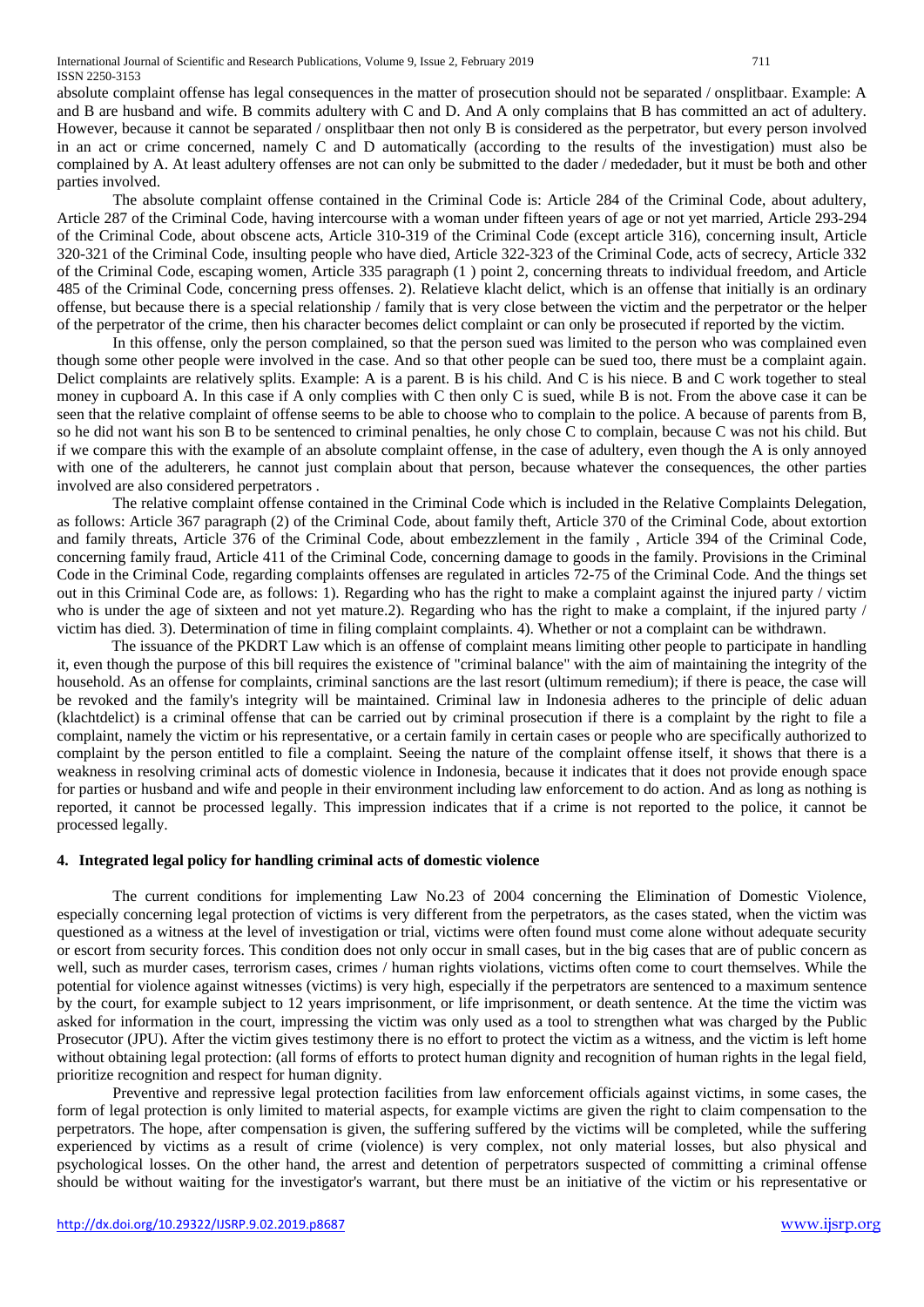family in certain cases or the person given special authority or the person entitled to file a complaint , reporting to the investigator only criminal prosecution can be carried out. Thus it became the basis of the investigator to issue a detention warrant.

This action was taken to avoid further violence from my guard against the victim. the attitude of waiting for an arrest warrant and detention from an investigator is a mechanism that is influenced by the procedure for handling criminal acts stipulated in Indonesian Criminal Procedure Code that crimes that occur in a family scope are categorized as complaint offenses, can be processed if there are complaints or reports of criminal acts / victims, Examples of complaints such as adultery (Article 284 of the Criminal Code), defamation (Article 310 of the Criminal Code), unpleasant acts (Article 335 of the Criminal Code), and embezzlement / theft in the family (Article 367 of the Criminal Code). Furthermore, according to Article 75 of the Criminal Code, the person submitting the complaint has the right to withdraw within three months after the complaint is filed.

The logical consequence of the formulation of acts of domestic violence as an offense in the complaint in this Law, weakens the role of law enforcement officials because it can only be passive, and does not have the authority to intervene or intervene in matters of citizenship that are legally stated as a domestic problem, and enforcement of the provisions in this Act depends more on the independence of each person who is the target of legal protection. With such conditions, it is seen in terms of legal sociology, the chance of success in law enforcement based on this Law is very difficult to achieve optimally. Therefore, referring to the legal system theory by Friedman, the factor in the difficulty of law enforcement is actually derived from its own component of legal substance.

On this basis the authors tend to agree with Gustav Radbruch that,[Gustav Radbruch,2018] the purpose of the law is; legal justice, justice In justice there are philosophical aspects namely legal norms, values, justice, morals, and ethics. Law as the bearer of the value of justice, the value of justice is also the basis of the law as law. Justice has a normative and constitutive nature for the law. Justice is a legal moral basis and at the same time a benchmark of a positive legal system and without justice, an inappropriate rule becomes law, normative legal certainty is when a regulation is made and promulgated must regulate clearly and logically. Obviously in the sense that it does not cause doubt (multi-interpretation) and logically in the sense of being a norm system with other norms so that it does not clash or cause conflict of norms), the benefits of the law (meaning victim protection is not only intended to achieve benefits (both material and spiritual) for victims of crime, but also the benefit of the community at large, especially in an effort to reduce the number of criminal acts of domestic violence and create public order) and legal justice (justice in an effort to protect victims of crime is not absolute because this is also limited by a sense of justice on criminals) [Achmad Ali,,2002]. To achieve the objectives of the law, legal instruments are required in the legislation that are right on target and can touch the substance of the problem, so that the legal treatment regulated for a problem can be relevant and can touch the sense of human justice.

The legal instrument I mean is the handling of cases of domestic violence should use the concept of restorative justice as a solution, although the Criminal Procedure Code and Criminal Justice System in Indonesia do not adhere to a system of deliberation in the process, but to achieve the objectives of the law itself, the restorative concept justice should be used as a legal policy model for the Indonesian Criminal Justice System. The application of restorative justice is reflected in the purpose of addressing criminal acts in several stages : [McCold and Wachtel,2003] first, identifing and taking steps to repair harm (identifying and taking steps to correct loss / damage); second, involving all stakeholders (involving all interested parties) and; third, transforming the traditional relationship between communities and their governments in responding to crime. Transforming the traditional relationship is a transformation from a pattern where the community and the state face the perpetrators with the imposition of criminal sanctions into a pattern of cooperative relations between actors on the one hand and the community/victims in solving problems caused by crime.

Besides that there is a need for a Special Court that handles criminal acts of domestic violence is an idea of the Integrated Criminal Justice System or Handling Cases of Violence Against Women (SPPT-PKKTP) to provide justice to victims of domestic violence, especially women. With the complexity of the problems related to domestic violence, the need for this institution was formed. Law No. 23 of 2004 concerning the Elimination of Violence Against Households generally can back up women in obtaining their legal rights, but in its implementation it actually criminalizes women victims of violence, especially because law enforcement officials do not consider the relationship between husband, wife and children, in implementing this law. As a result, women victims of violence do not get their rights. The violence tends to be hidden (hidden crime) because either the perpetrator or the victim tries to keep the act confidential from the public view. In reality, it is very difficult to measure precisely the extent of violence against women, because this problem enters the sensitive areas of women's lives, where women themselves are reluctant to talk about it [Moerti Hadiati Soeroso,2011].

Related services as stipulated in the Law on the Elimination of Domestic Violence and Government Regulation Number 4 of 2006 concerning the Implementation and Cooperation of the Recovery of Victims of Domestic Violence. The National Commission on Violence Against Women according to annual records in 2013, up to 2012 reached 216,156 cases reported and handled by service provider partner institutions consisting of 329 Religion Religions, 87 District Courts and Military Courts and 2 UPPA supplemented with cases handled by 225 service provider partner institutions that respond to KP forms with time and can be processed and analyzed for data. The number of KTP numbers has almost doubled from the previous year's figure [KOMNAS Perempuan,2013].

Chair of the Azriana Women's National Commission (Komnas) at the launch of the record in 2018, at the Central Jakarta Komnas Perempuan office (7 March 2018), recording 348,446 cases of violence against women occurred in Indonesia both reported and handled throughout 2017. "Case data this is a complication of real case data handled by service institutions for women victims of violence both managed by the state and at the initiative of the community including law enforcement agencies [Anonymous,2017] As follows :

As many as 335,062 cases were sourced from case data handled by the Religious Court (PA), 13,384 cases were handled by 237 service procurement partner institutions spread in 34 provinces. Komnas Perempuan sent 751 forms to service provider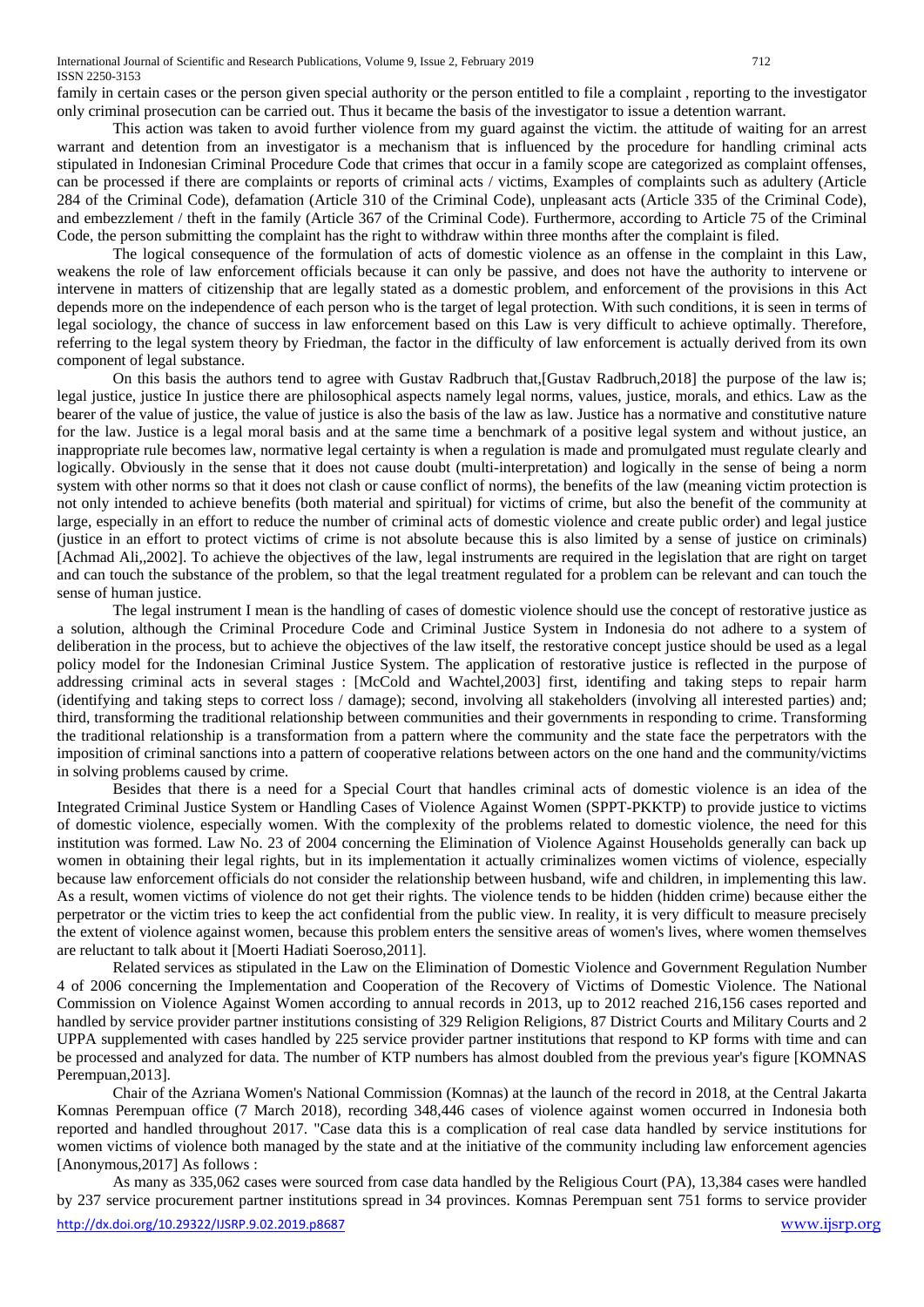partners throughout Indonesia with a response rate of up to 32% or 237 forms. Besides that in Catahu, female violence is divided into three domains, namely personal / private domains, public / community domains, and state domains. In 2017, the highest violence occurred in the private / personal sphere. PA data shows that there were 335,062 cases of violence against wives which led to divorce. While 13,384 cases came from service procurement partner institutions, with violence occurring in the private/ personal domain as much as 71% or 9,609 cases. The public / community domain is 3,528 or 26% of cases and 247 or (1.8%) in the state domain. Likewise, the data on complaints directly to the National Commission on Forestry also shows the same trend, the private / personal sphere occupies the most cases in the mix, namely 932 cases (80%) of the total entered. In the 2018 private / personal realm of Catahu shows new things. Based on reports of violence received by service provider partners, there was an increase in the number of violence against girls, which was quite large at 2,227 cases. While the number of violence against wives, still ranked first, namely 5,167 cases. In addition, courtship violence, followed by cases of violence against children was 1,873 cases. Private / personal land is a high percentage of physical violence 3,982 cases (41%). Sexual violence 2,979 cases (31%), psychological violence 1,404 cases (15%) and economic violence 1,244 cases (13%). Here, Komnas Perempuan mentions there is something surprising that is for sexual violence in private / personal, Incest (perpetrators of closest people those who still have family relationships) are the most reported cases of 1,210 cases. Furthermore, rape cases were 619 cases, then sexual intercourse / exploitation were 555 cases. Of the total 1,210 incest cases, 266 cases (22%) were reported to the police and 160 cases were included in the court process (13.2%), then the highest number of perpetrators of sexual violence in this area were 1,528 people. Followed by his father 425 people, the rest uncle as many as 322 people.

The number of abusers and uncles is in line with the increasing cases of incest. The total cases that occurred in the public domain/community reached 3,528 cases (26%). Physical violence 466 cases (13%), psychological violence 198 cases (6%) and special trafficking categories as many as 191 cases (5%) and 3 cases of migrant workers. The three most types of violence in sexual violence in the community sphere were 911 sexual abuse, 708 sexual harassment cases and 669 rape cases. A total of 247 cases of criminalization in conflicts over Natural Resources, including among them evictions in Bali and West Java. This type of case is included in the State domain.

The enactment of Law No. 23 of 2004 concerning the Elimination of Violence Against Households which is expected to generally be able to back up women in obtaining their legal rights, and should protect parties in the environment in the household, namely; women and children. However, in its implementation it turned out that the law actually criminalized them, especially law enforcement officers who did not consider the relationship between husband, wife and children, in implementing this law. Efforts of victims to seek justice faced various obstacles. Law enforcement officials also have not been able to provide optimal protection and assistance for victims in implementing this Law. Safe houses and legal assistance are still scarce and most victims are still difficult to access. The handling unit of women and children who are victims of violence is not equipped with adequate infrastructure. Komnas Perempuan also received reports where law enforcement officers mediated perpetrators and victims without a mission breaking the cycle of violence and giving a deterrent effect to the perpetrators. A number of law enforcement officials also ignore the victim's right to complete information about the legal process to be undertaken and its legal consequences. This situation caused victims to feel intimidated and as a result, a number of victims revoked their reports or asked law enforcement officials to stop the case process for the violence experienced [Anonymous,2017].

The application of Government Regulation Number 4 of 2006 concerning the Implementation and Collaboration of the Recovery of Victims of Domestic Violence must be followed by a model of the handling process, so the concept intended is handling domestic violence should use the media restorative justice approach manifested in dialogue between related parties, among Indonesian people better known as "deliberation for consensus" [Mochtar Kusumaatmadja,1995]. Deliberation is a form of customary values that live within the body of the Indonesian people, as part of the noble values of the Pancasila as the basis of the state. Pancasila is a reflection of the habits that exist in society, which are then poured in a basic form of state. Likewise with the habits of the Indonesian people from various tribes, deliberation seems to be the way to resolve all disputes between them. Considering culturally, deliberation has become a common practice among Indonesians, deliberations should be included in the part of the Indonesian Criminal Justice System, especially in resolving domestic violence cases.

In theory, there are various forms of deliberation that can be applied, including negotiation, mediation and consolidation. Of the three forms of deliberation, it seems that negotiation is the best way, viewed from the side of internal family settlement, because cases of domestic violence will certainly open up opportunities to reveal things that are considered disgrace in the family. Even culturally in Indonesian society, things that are considered disgrace by the family are still taboo to be presented in public. This model puts forward negotiations between the public prosecutors and their defendants or defendants. The main motivation for negotiations is intended to accelerate the process of handling criminal cases. Whereas the nature of the negotiations must be based on the volunteerism of the accused to admit his mistake and the willingness of the public prosecutor to give the threat of punishment desired by the accused or defendant in order to clarify the legal sanctions, both relating to criminal and civil acts related to civil losses.

During this time the Indonesian people viewed the Religious Court (PA) and the District Court (PN) which decided the case of marriage / family disputes as a "family court". The fact proves that the two courts have not been able to resolve thoroughly the problems related to marriage and family as experienced by women and children. The limited alternative sanctions in Law Number 23 of 2004 concerning the Elimination of Domestic Violence, only provide criminal sanctions to prisoners of violence. Providing its own dilemma for women because not all women choose the criminal path to settle their cases. Not infrequently they still hope their marriage can be saved, the wife only reports her husband to the authorities so that the husband is deterred, another phenomenon occurs, the revocation of the domestic violence report in the police is often also complained by the police [R. Valentina Sagala dan Ellin Rozana2018].

Special Marriage and Family Courts are expected to be a solution to answer the need for access to justice for women facing the law in marriage and family matters. This concept needs to be considered as a solution for resolving domestic violence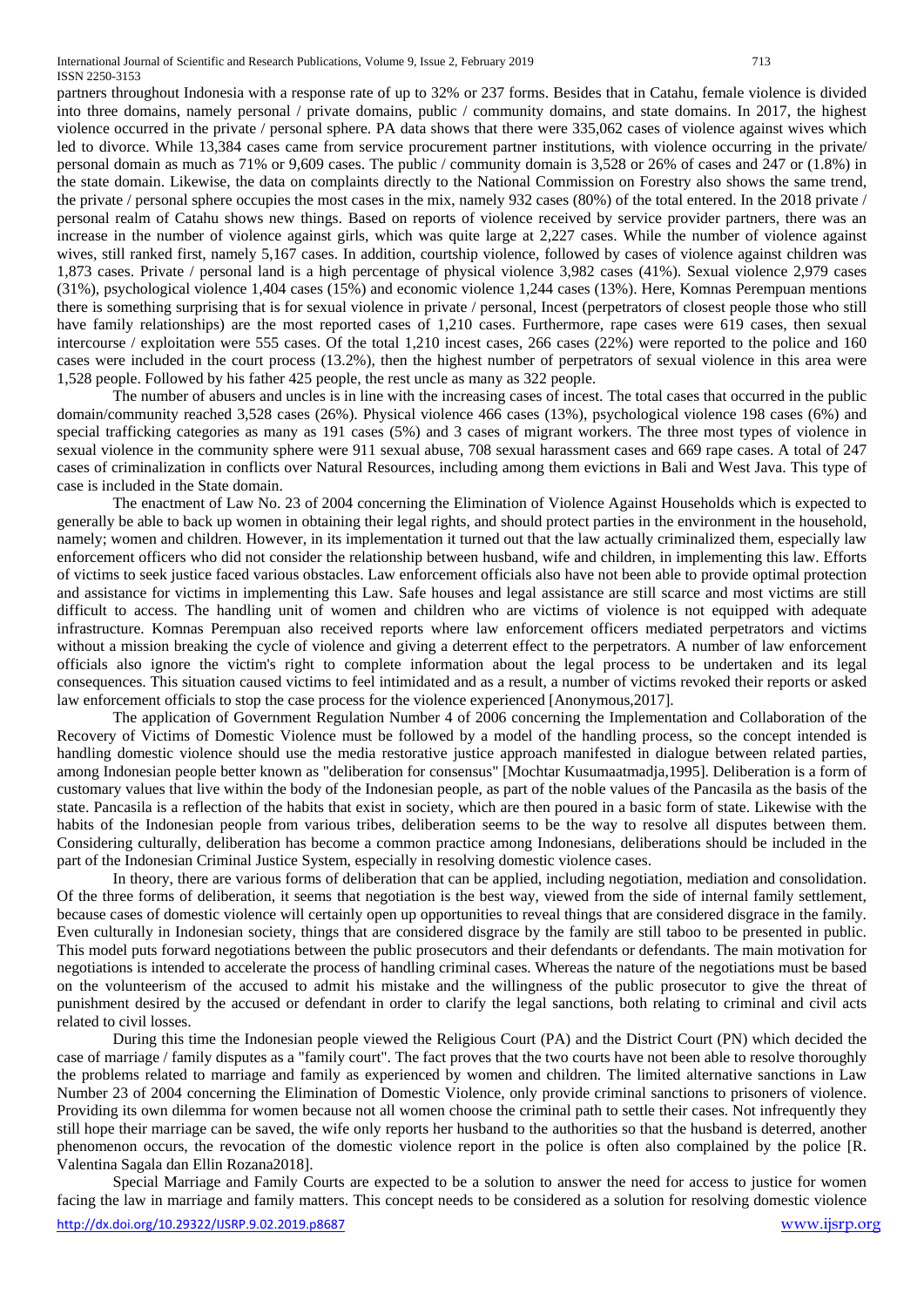cases. the concept of the Special Court, departing from the background of the problems of criminal acts of Domestic Violence (KDRT) which are often hidden behind divorce. Therefore, the Special Court is needed as a court mechanism that is capable of serving one-stop settlement of marriage and family cases and dimensions of violence experienced [Ema Mukarramah,2013]. This institution is also expected to carry out recovery for victims and / or mediate in resolving cases with the principle of protection and non-discrimination. There needs to be an alternative way to realize a Special Court in Indonesia, the alternative has its own characteristics namely; first, the settlement of domestic violence cases is carried out through the incorporation of civil and criminal cases to be handled by one assembly; second, one-stop settlement of civil and criminal cases in the General Court; third, the establishment of special courts in the Religious Courts; and fourth, special procedural law for the integration of handling civil and criminal cases in the General and Religious Courts [Ema Mukarramah,2013].

Integrated Criminal Justice System for Handling Cases of Violence Against Women (SPPT-PKKTP) is an integrated system that shows the process of linkages between agencies / authorities that handle cases of violence against women and access to easy and affordable services for women in every case of violence against women.

The Integrated Criminal Justice System with gender justice in handling cases of violence against women is an integrated system that shows the process of linkages between agencies / authorities who handle cases of violence against women and access to easy and affordable services for women in every case of violence against women.

## **IV. CONCLUSION**

- 1. The nature of equality before the law becomes a basic principle of human rights that is generally accepted, and must be guaranteed by the state. The state must form a legal policy that is oriented on humanitarian values with a humanistic approach to the principle of deliberation to reach consensus and should use the concept of restorative justice against domestic violence crimes in order to find the application of criminal sanctions to violators, rehabilitated, and socialize in the community, and achieved legal protection for victims to raise awareness, to take responsibility for public order. For this reason, it is suggested that law enforcers in handling cases of domestic violence should prioritize principles or attitudes that are oriented towards human values with a humanistic approach to the perpetrators and victims, so that they raise their awareness to obey the prevailing laws and become law-abiding community.
- 2. Implementation of the principle of equality before the law against criminal acts of domestic violence is with the right legal policy efforts, emphasizing using the concept of restorative justice used for handling domestic violence by law enforcers in this case the police along with the prosecutor's office, court, advocate, social institutions, or other competent parties, including health workers, social workers, escort volunteers and spiritual guides to assist victims, followed by an inspection process in accordance with the provisions of the applicable legislation. Therefore, it is suggested that the principle of equality before the law is not limited to being understood as a legal basis contained in every law, but must be applied in the form of concrete actions by law enforcers and all components involved in resolving a legal case. This expectation is desirable, perhaps contributing to the parties seeking legal justice.
- 3. A fair and balanced model of legal protection towards the handling of domestic violence is the concept of restorative justice and the establishment of an Integrated Criminal Justice System for Handling Cases of Violence Against Women (SPPT-PKKTP), an integrated system intended to process the linkages between institutions / authorized parties to handle cases of violence and access to easy and affordable services for justice seekers and established integrated criminal justice, intended to be Special Courts of one-stop services for resolving marital and family cases and dimensions of violence experienced. This institution is also expected to carry out recovery for victims and / or mediate settlement of cases with the principle of protection and non-discrimination. There needs to be an alternative way to realize a Special Court in Indonesia, with its own characteristics, namely; the first alternative is to combine civil and criminal cases to be dealt with in one assembly; second, the settlement of one-roof civil and criminal cases in the General Court; third, the establishment of special courts in the Religious Courts; and fourth, special procedural law for the integration of handling civil and criminal cases in the General and Religious Courts. This concept, of course, is oriented on human values with a humanistic approach with the principle of deliberation to reach consensus to find the application of criminal sanctions to offenders, build legal awareness of perpetrators and victims, with the aim of achieving the principle of equality before all people. Thus it is recommended that law enforcers build legal awareness of the perpetrators and victims, by involving spiritual advisers as assistants to victims in their legal processes, and to parties with the same interests to help improve or prepare adequate supporting facilities for law enforcement officials and parties. others involved in the law enforcement process, as well as preparing law enforcement resources that are flexible supported by adequate legal knowledge.

## **REFERENCES**

- 1. Achmad Ali, 2002. *Menguak Tabir Hukum: Suatu Kajian Filosofis dan Sosiologis*, Cet II, PT Gunung Agung Tbk, Jakarta, 2002, hl. 112
- 2. Amir Ilyas, 2012. *Asas-Asas Hukum Pidana*, Rengkang Education Yogyakarta dan Pukap Indonesia, Yogyakarta, 2012, h. 20.
- 3. Andi Hamzah, 1994. *Asas-Asas Hukum Pidana*, Cetakan Kedua, PT Rineka Cipta, Jakarta, 1994,h.99